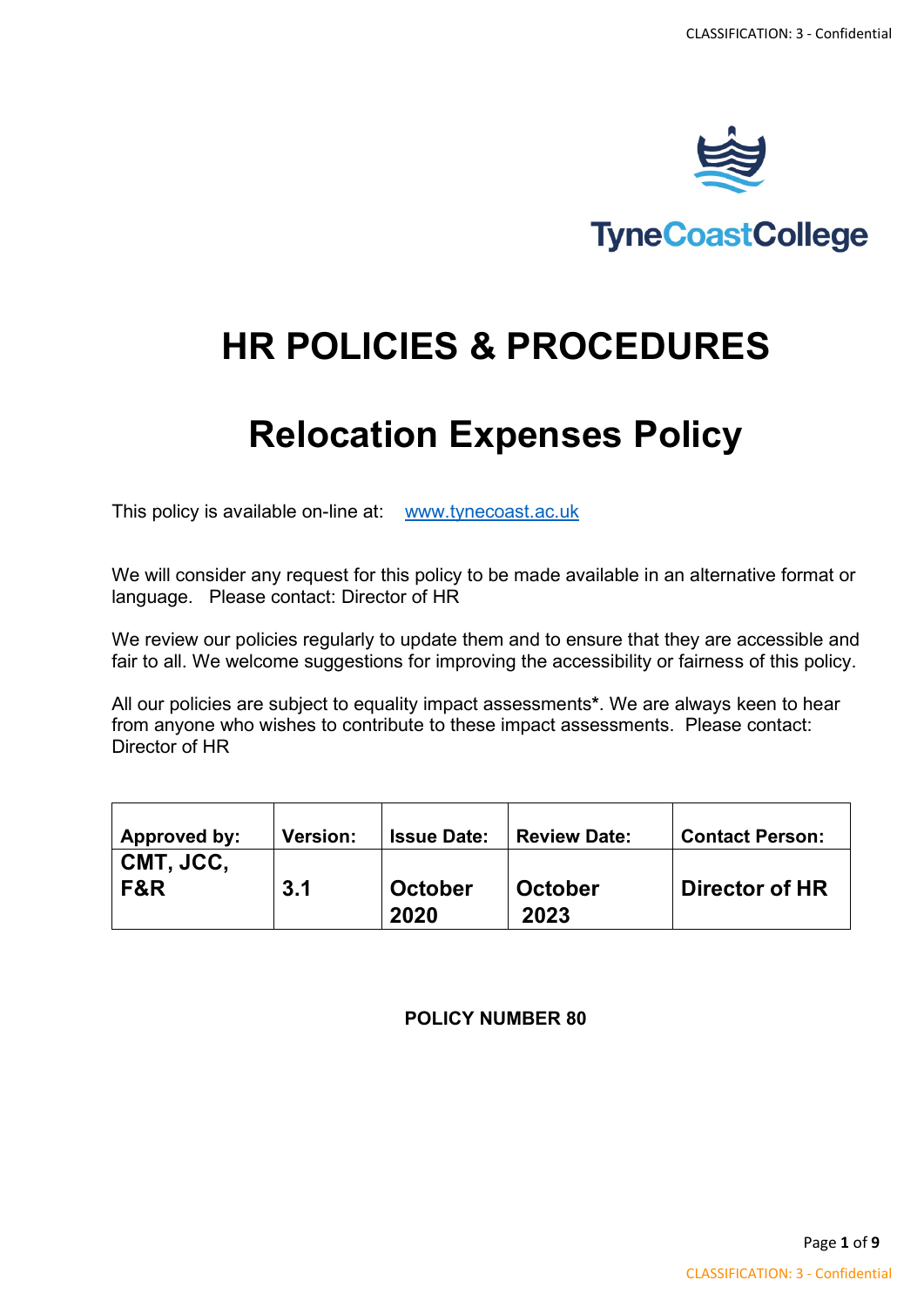### **1. Introduction**

South Tyneside College offers a relocation package to support the recruitment of staff by assisting with the costs of relocation to an address within a 50 mile radius, or one hour's travelling time, of the normal place of work.

#### **2. Scope**

This policy applies to all new staff appointed Management Spine point 4 or above and Academic point 24 or above who meet the eligibility criteria set out in paragraph 3.

### **3. Eligibility**

Newly appointed staff (as defined in paragraph 2) are entitled to claim reimbursement of eligible relocation expenses if the following criteria are met:

- the initial appointment must be for a period of 2 years or more
- the employee's existing residence must be outside a 50 mile radius or more than one hour's travelling time of their normal place of work as defined within their contract of employment
- the employee must make a statement of intention to move within six months of their appointment
- the expenses concerned, and the related claim(s), must meet the conditions set out in paragraphs 4 to 11.
- the applicant will not be eligible if their partner or another member of the household has received similar allowances from any source as a result of their move to the area.

### **4. Conditions**

- **4.1** You must change your main residence (see paragraph 9.4 below).
- **4.2** You must complete your claim within 18 months of the commencement of your appointment (please also see paragraph 9 regarding time limits for tax relief).
- **4.3** Reimbursement is not payable on promotion or extension or change of appointment within the college.
- **4.4** Where a new member of staff continues to be responsible for the outgoings of their old home whilst actively trying to sell that home the college will aim to provide temporary accommodation within the Halls of residence. If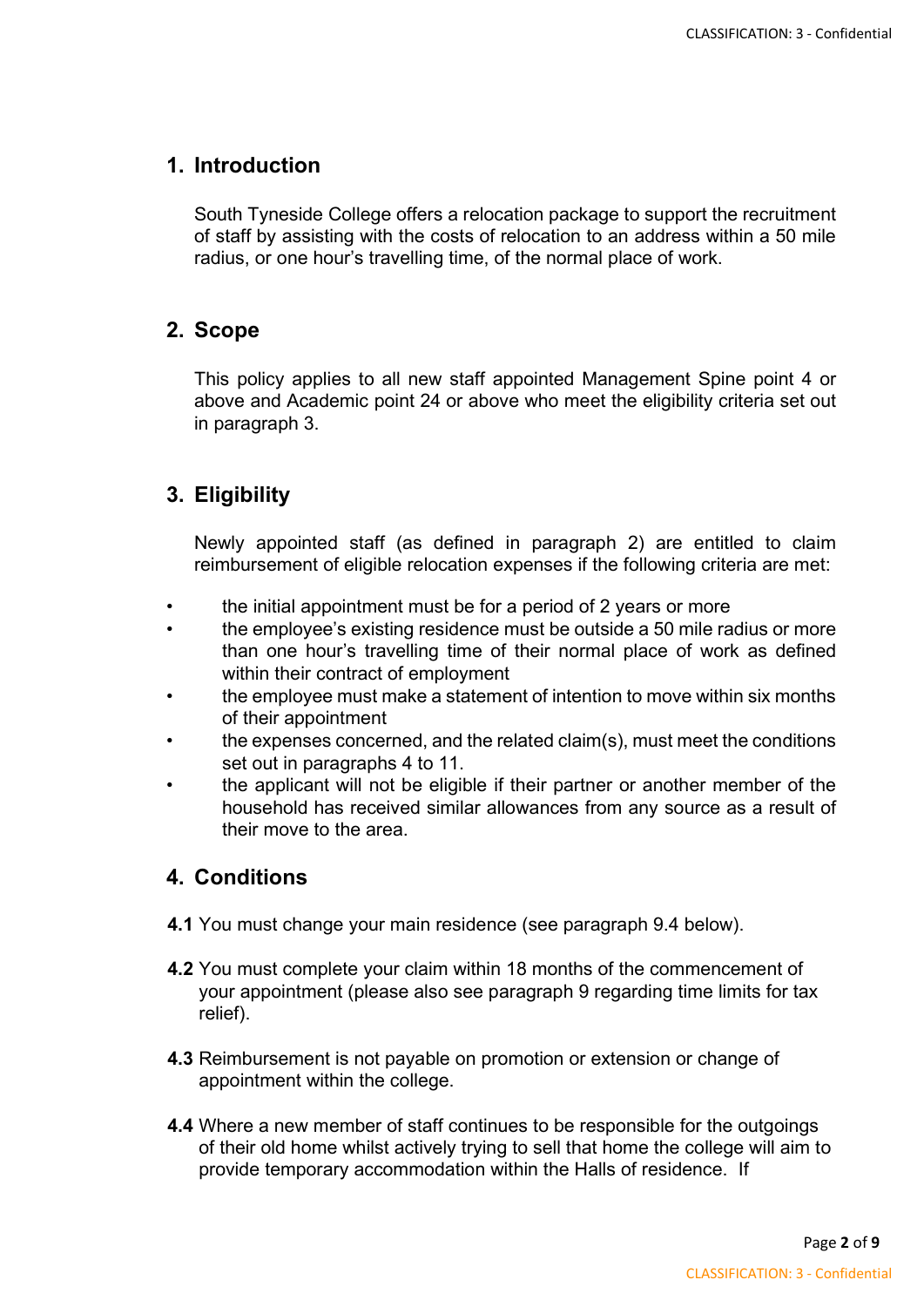accommodation is not available then the college will contribute to temporary accommodation or commuting costs for a period of up to 9 months. HM Revenue and Customs (HMRC) rules state that tax relief for temporary living accommodation only applies where the employee intends to move to permanent accommodation to complete the relocation. So for an employee who lives in a hotel until the old home is sold and a new home purchased, or who moves into a rented house at the new location for the same reason, the hotel and the rented property represent temporary living accommodation.

**4.5** The college will not pay suppliers direct or pay any expenses in advance of the employee taking up their appointment or incurring the costs.

#### **5. Allowances**

- **5.1** Actual and reasonable relocation expenses (supported by receipts) will be reimbursed.
	- Up to 10 per cent of the applicants gross starting salary
	- Up to a maximum of £8,000
	- The applicant may also claim, in addition to the financial support for relocation expenses set out in paragraph 5, the economy rate air fare to the United Kingdom for him/her and family (partner plus children) at the time of taking up the new appointment.

Where expenses are incurred in foreign currencies, the amounts incurred should be shown, in the currency in question, in the relevant column of the [Relocation Expenses Claim Form.](http://www.kent.ac.uk/hr-staffinformation/policies/relocation.html) The rate of exchange used to calculate reimbursement will be the appropriate rate in force at the time Human Resources process the claim.

#### **6. Expenses**

- **6.1** This list is not exhaustive but details the most common types of expenditure which may be claimed. If you are unsure if your expenses will be covered, please contact a member of the Human Resources team, to seek confirmation.
	- Removal of household effects, including insurance in transit **two quotations must be obtained** and the lowest of these will normally be relied upon.
	- If the employee chooses not to use a removal firm but to undertake their own move, the cost of hire of a vehicle and associated fuel and insurance costs may be claimed.
	- Removal of personal effects from office/laboratory, e.g. books.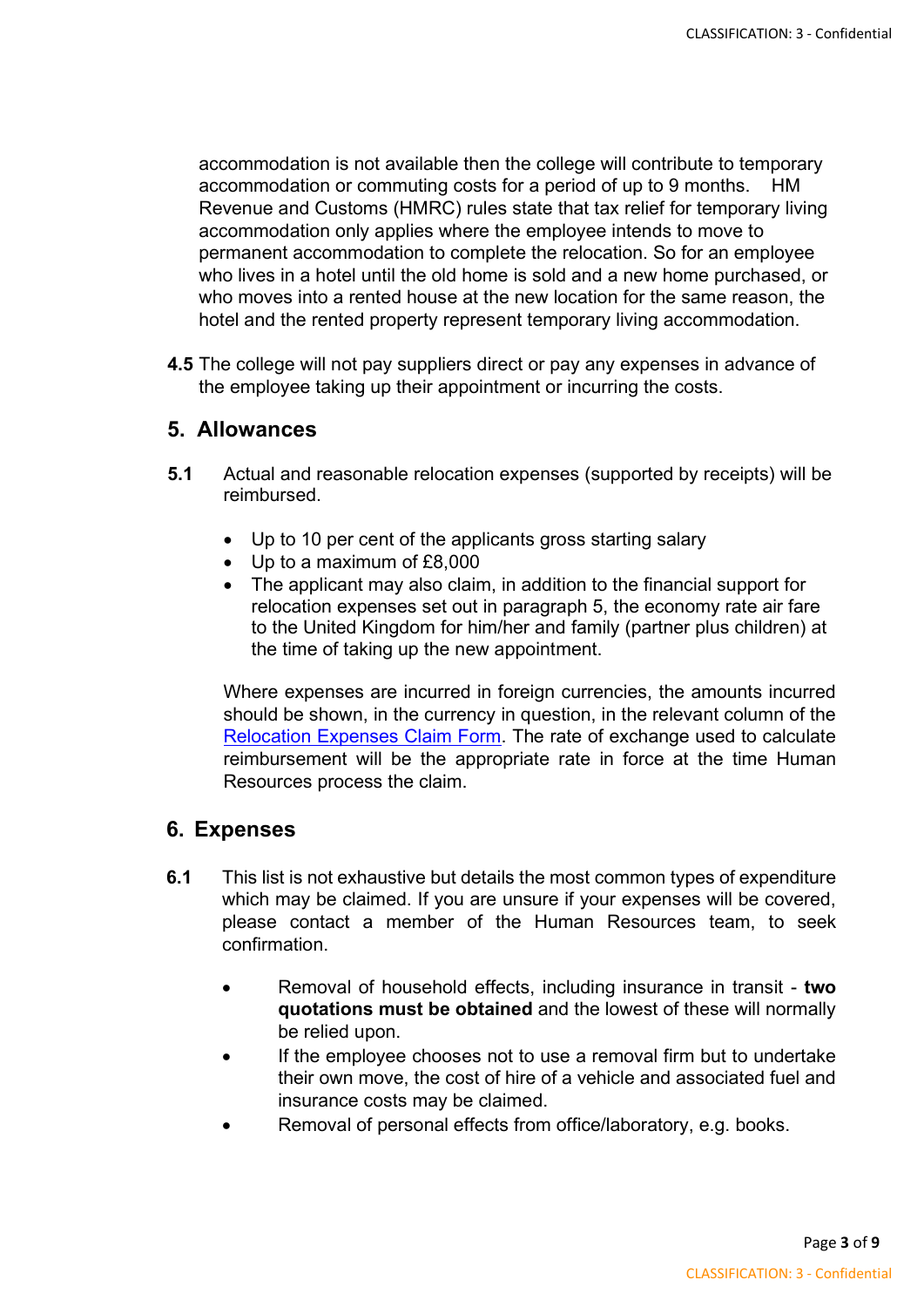- Temporary storage, including insurance, of furniture if you do not move directly from the old residence to the new for a period of up to 9 months (but temporary storage is not an eligible cost if the employee has no intention of moving the belongings to the new residence).
- Solicitors' fees for buying and selling property, including searches, property enquiries and land registry fees.
- Mortgage redemption and/or arrangement fees (excluding fees relating to fixed rate loans).
- Estate agents' fees, or direct advertising costs if not using the services of an estate agent, for selling property.
- Surveyors' fees.
- Stamp Duty.
- Fees for setting up initial rental agreement (excluding deposits).
- Travel costs (rail fares for the employee and his/her family, or mileage rate of 40p per mile) within the UK for the employee and his/her family for up to two return visits to look for accommodation, schools etc.
- The cost of up to 7 nights' hotel accommodation for the employee and his/her family on arrival in South Shields or whilst visiting the area to look for accommodation, schools etc. (does not include related food, drink or other sundry costs).
- Travel costs of a single standard rail fare for the employee and his/her family, or mileage rate of 45p per mile, when the actual move takes place.
- Ongoing rental commitment on the original property, once it is left empty, for a period not exceeding 3 months, if is it not possible to break an existing lease agreement.
- Temporary accommodation or commuting costs for a period of up to 9 months if the eligibility criteria in section 3 and 4 above are met and subject to completion of permanent relocation.

## **7. Expenses that cannot be claimed**

- **7.1** Expenses that are explicitly excluded from the College's relocation expenses reimbursement scheme are:
	- Removal of office and laboratory equipment from the premises of the employee's previous employer (the employing department may, by prior agreement, be able to fund all or part of these costs by direct payment to the previous employer or to a removal firm).
	- Costs relating to the quarantine of domestic pets.
	- Security deposits relating to rented accommodation and other refundable deposits.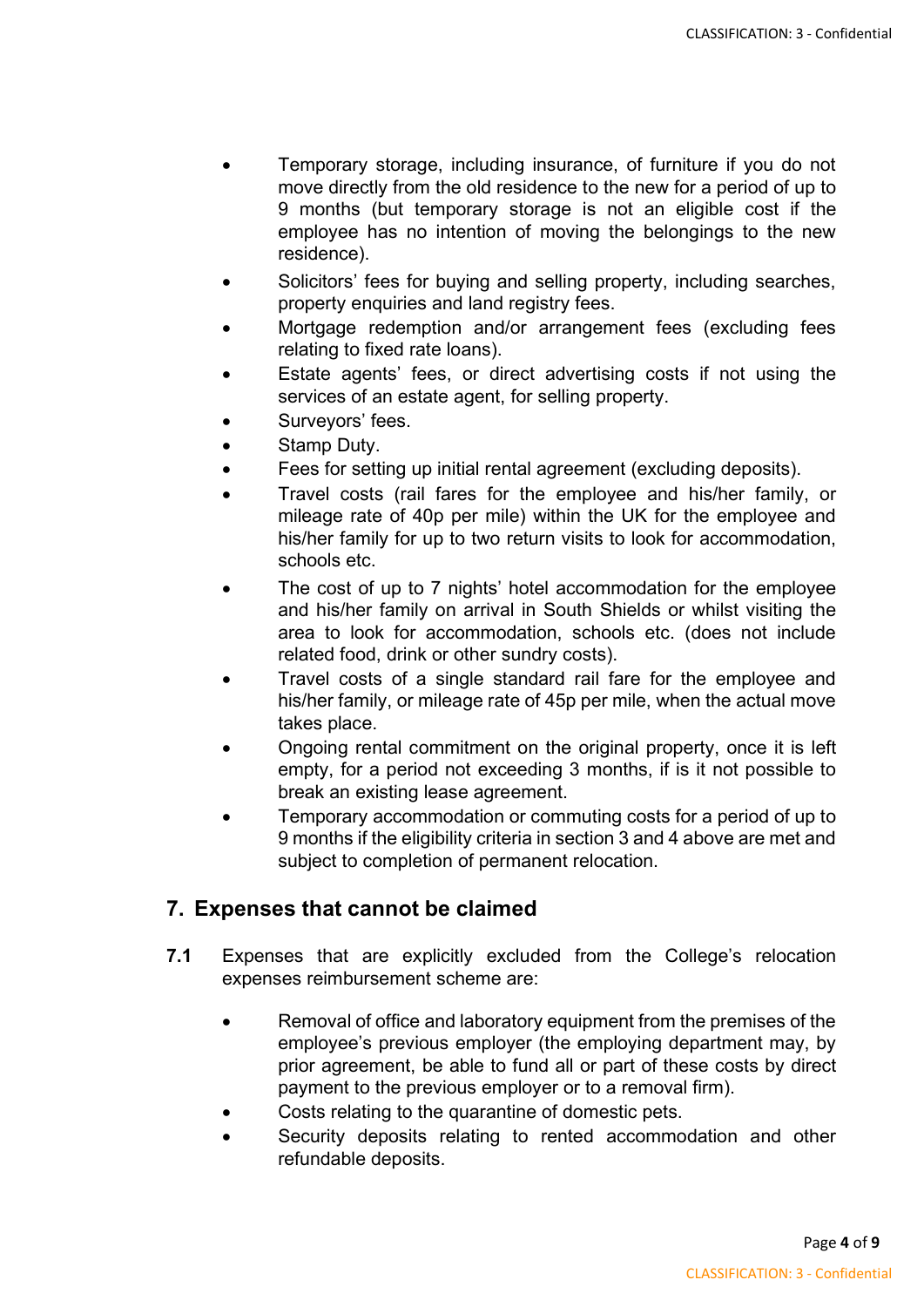- Redirection of mail.
- Council tax bills.
- Car rental.
- Purchase of new domestic goods.
- Mortgage arrangement fees related to fixed-rate loans.
- Payments for services provided by relocation companies (other than household removal fees).
- Assistance with Mortgage deposits or loan payments.

#### **8. Income tax legislation**

- **8.1** Any payments made as part of the college's relocation expenses reimbursement scheme are exempt from income tax (up to a maximum of £8,000) provided the expenses are within the categories of allowable expenses set by HMRC, and are incurred before the end of the tax year following the one in which the employee starts their new job (a tax year runs from 6 April one year to 5 April the next). For example, if the employee starts their new job:
	- on 2 January 2020, they have until 5 April 2021 to use their exemption.
	- on 1 June 2020, they have until 5 April 2022 to use their exemption.
- **8.2** HMRC may, upon application by the employee, grant an extension of the time limit in extenuating circumstances, for example, if the employee has to delay moving to allow a child to complete school exams, or because the employee cannot sell their old home or find an affordable new one within the time limit.
- **8.3** Employees moving from outside the UK will be able to get tax relief on their international travelling costs to the UK as well as a maximum of £8,000 of allowable relocation expenses as set out in paragraph 6.
- **8.4** To qualify for tax exemption the new home that you move to must become your main residence. The Inland Revenue guidance on what qualifies as a main residence is as follows:
	- if, for example, you stay in your new home only during the week, return to your existing family home most weekends and your family do not intend to move permanently to your new home, then your old home will probably remain your main residence. In that case, you would not be entitled to the relocation exemption.
	- but, if you buy a new home, move into it with your family and rent out your old home, your new home will probably become your main residence. If it does, you will qualify for the exemption.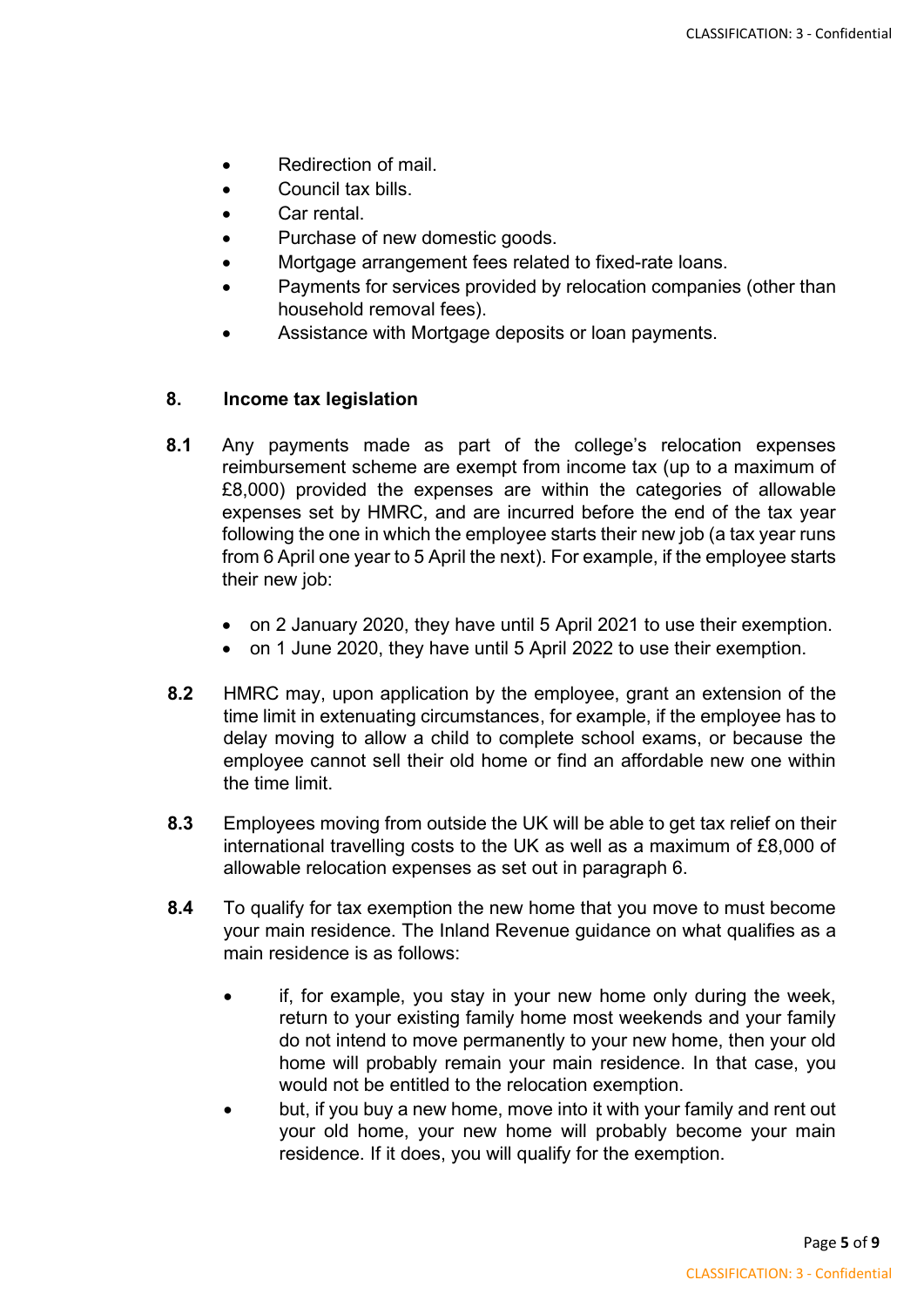- **8.5** Other than international travelling costs under paragraph 6, any reimbursement exceeding £8,000 will be subject to income tax and will be reported on form P11D; the college will not be responsible for any tax liabilities which may be incurred by the employee either on such excess, or if tax relief is denied subsequently by HMRC in respect of any expenses that do not qualify for exemption under the HMRC rules, or on reimbursements made outside the time limits.
- **8.6** Further information on the rules regarding tax exemption for relocation expenses is available on HMRC website: <http://www.hmrc.gov.uk/guidance/relocation.htm>

### **9. Repayment**

- **9.1** When a member of staff who has received financial support towards relocation expenses resigns before completing 2 years in the service of the college he/she will be required to repay the reimbursed expenses in whole or in part. Repayment will be on a sliding scale as follows:
	- within 1 year of appointment: 100%
	- after 1 year but within 2 years: repayment of full amount received, less 1/24th of this amount for each calendar month of service.
- **9.2** On receipt of a resignation letter from an employee who has received reimbursement of relocation expenses, HR will check if the employee will have completed 2 years' service at the point their resignation takes effect. If not, HR will write to the individual to confirm the amount of the reimbursed relocation expenses which is repayable, and to arrange repayment terms. Any outstanding amount may be deducted from an employee's final salary if repayment terms have not been agreed in advance of their last day of employment.

## **10. Procedure for making a claim**

- **10.1** Your claim should be submitted on a [Relocation Expenses Claim Form](http://www.kent.ac.uk/hr-staffinformation/policies/relocation.html) [t](http://www.kent.ac.uk/hr-staffinformation/policies/relocation.html)o the Human Resources Department.
- **10.2** For audit purposes, your claim must be accompanied by appropriate documentation including proof of payment e.g. an official receipt, electronic booking confirming the amount paid. It must be clear from the documentation what the payment was for. All invoices must be accompanied by a receipt or have an official stamp indicating that they have been paid. In the case of expenses related to the sale or purchase of property the final receipted Solicitor's completion statement must be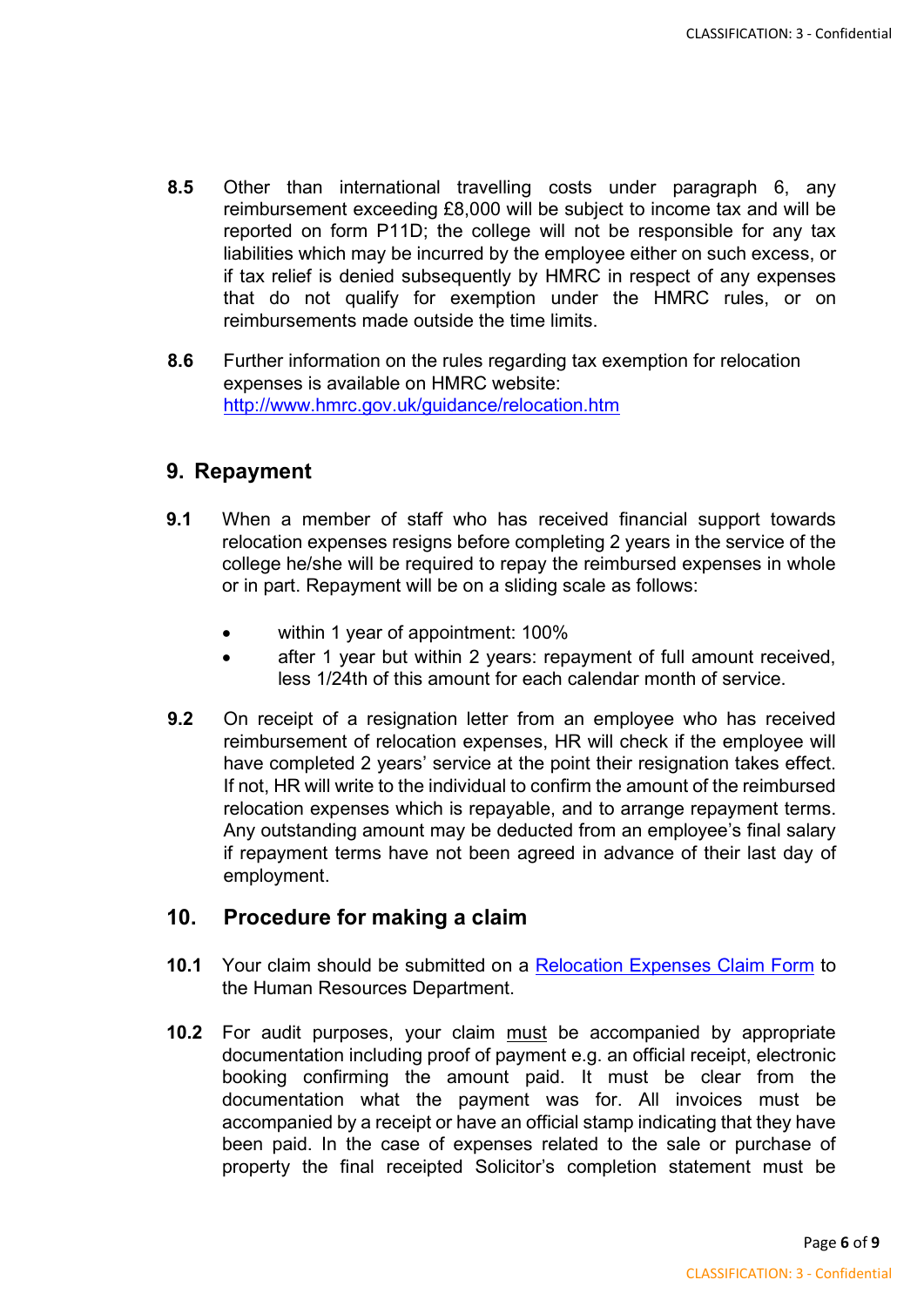submitted. If a removal firm has been used, two quotations for household removals must be submitted, together with the invoice and receipt for the chosen firm.

- **10.3** If you are making a claim for temporary accommodation or commuting costs you will need to provide evidence that your existing property is on the market.
- **10.4** Your claim may be made in as many instalments as suits you, it is not necessary to wait until you have completed your relocation to make a claim.
- **10.5** Once each claim has been processed, you will receive a letter from HR detailing the amount of reimbursement you will receive.
- **10.6** The college's preferred payment method in relation to the reimbursement of relocation expenses is via BACS (Bankers Automated Clearing System) although payment by cheque can also be arranged.

### **11. Policy Review**

The effectiveness of this policy will be monitored annually and reviewed every three years in light of experience and best practice. This mechanism recognises that changes as a result of experience and/or to employment legislation may prompt a review of the policy before the end of the three year period.

On considering the effectiveness of this policy, consultation will be undertaken with the Trade unions, Employees and Managers to assist in the policy review and monitoring of this policy.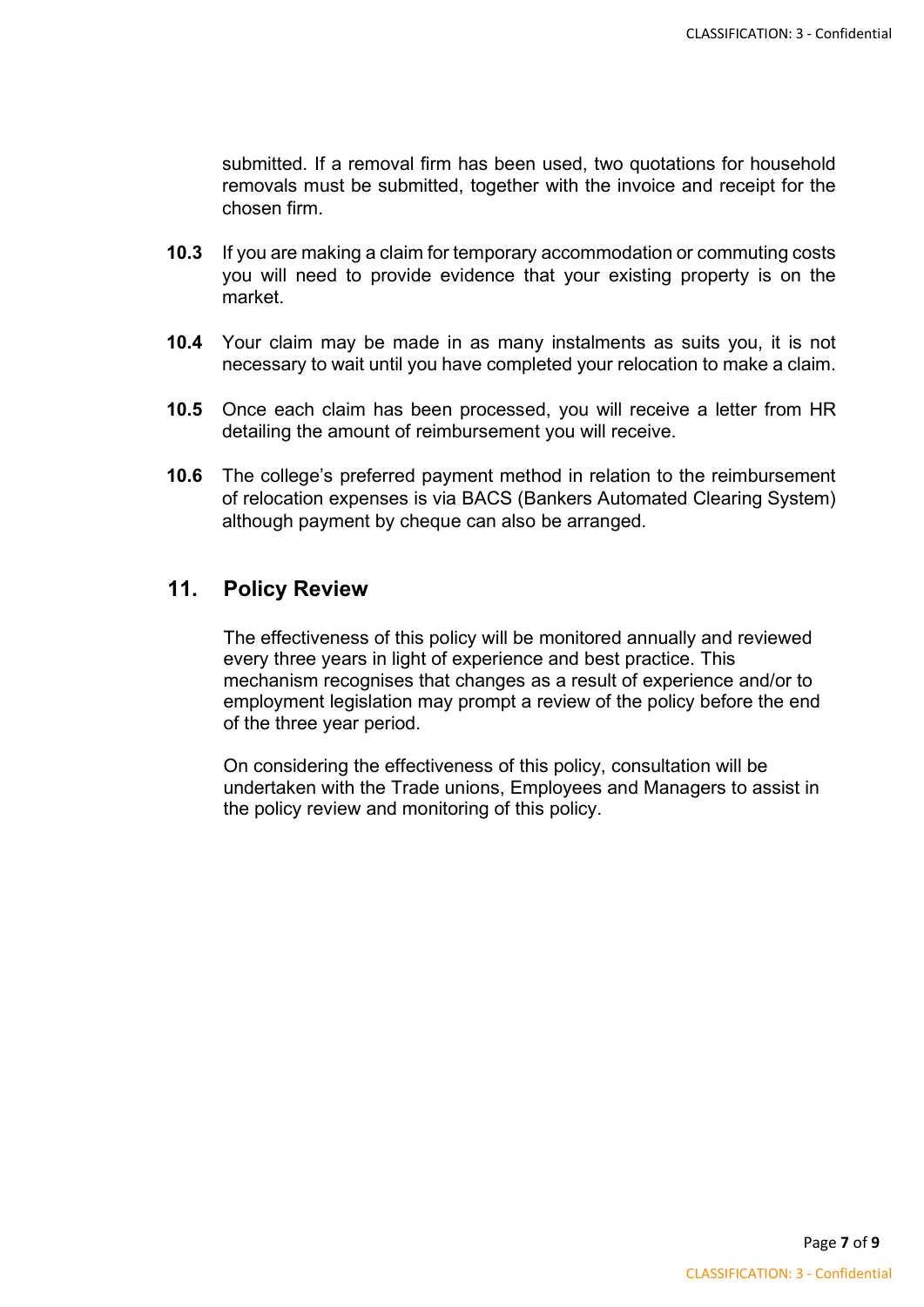

# **Relocation Expenses Form**

# **TyneCoastCollege**

| Employee name          |                                                                         | School/Service                          |  |  |  |
|------------------------|-------------------------------------------------------------------------|-----------------------------------------|--|--|--|
| Internal address       |                                                                         | Email address                           |  |  |  |
| Start date             |                                                                         | Length of appointment                   |  |  |  |
| Job title and grade    |                                                                         | Full<br>part-time<br>or<br>appointment? |  |  |  |
| Address relocated from |                                                                         |                                         |  |  |  |
|                        | Do/did you own<br>or rent<br>this property (please tick as appropriate) |                                         |  |  |  |
| New address            |                                                                         |                                         |  |  |  |
|                        | Please tick to confirm this is your main residence                      |                                         |  |  |  |

#### **Details of Expenditure**

*Please attach receipts and supporting documentation for all expenses claimed.*

*If you are claiming for the use of a removal firm please provide two quotations, one of which must be invoiced and receipted.*

*If you are claiming for temporary accommodation/commuting costs please provide evidence that your existing property is on the market with your first claim for reimbursement; with each subsequent claim please tick here to declare that your property is still on the market.*

*Where costs are incurred in a foreign currency, the amount should be stated in the currency in question. The rate of exchange used will be the appropriate rate in force at the time Human Resources process the claim.*

| costs<br>incurred<br>Date | Details      | Amount<br>£ | Amount<br>foreign<br>currency |
|---------------------------|--------------|-------------|-------------------------------|
|                           |              |             |                               |
|                           |              |             |                               |
|                           |              |             |                               |
|                           |              |             |                               |
|                           |              |             |                               |
|                           |              |             |                               |
|                           |              |             |                               |
|                           |              |             |                               |
|                           | Sub Total(s) |             |                               |